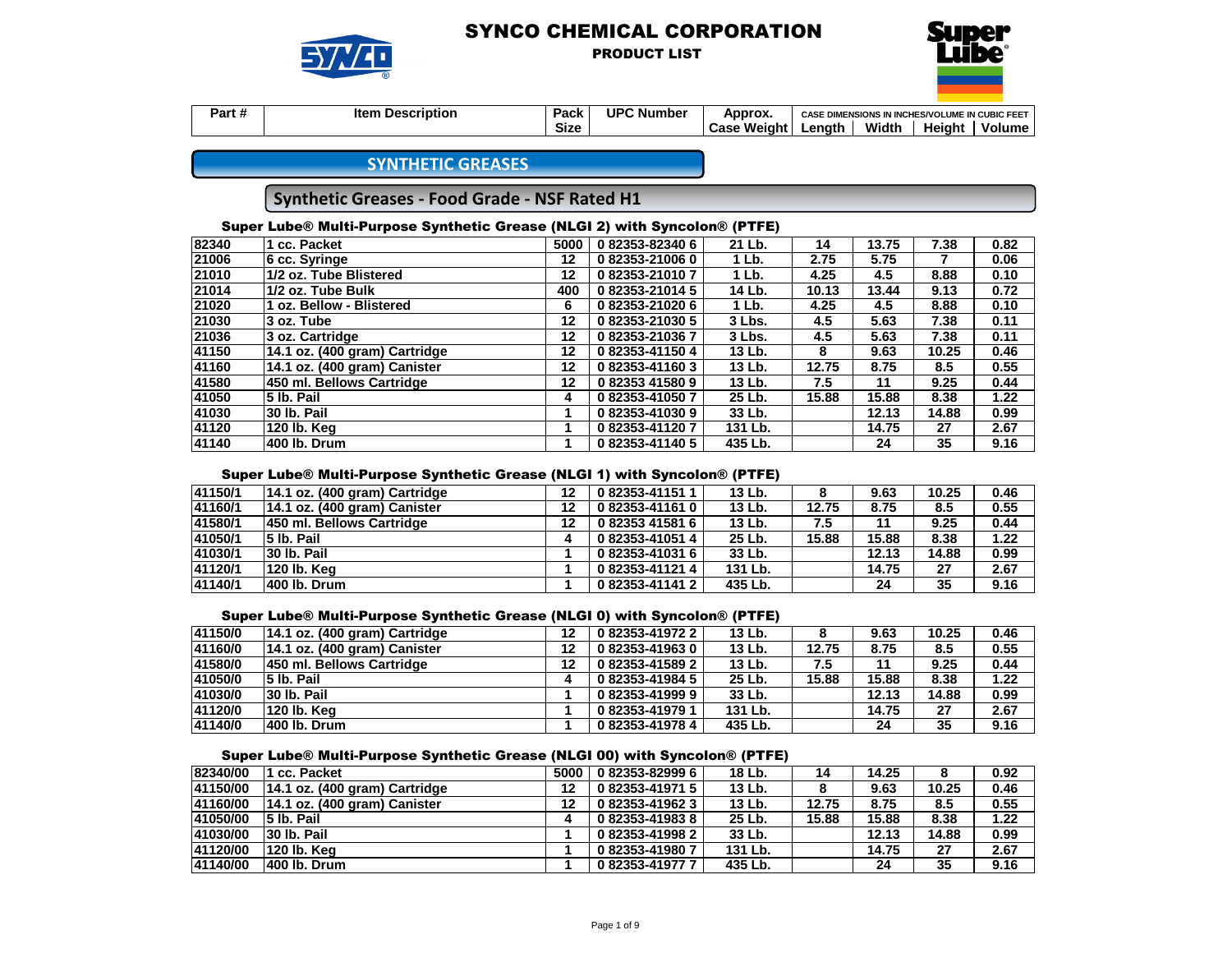

PRODUCT LIST



| . .<br>Part # | <b>Description</b><br>ltem | Pack        | <b>UPC Number</b> | Approx.               | <b>CASE DIMENSIONS IN INCHES/VOLUME IN CUBIC FEET</b> |       |               |        |
|---------------|----------------------------|-------------|-------------------|-----------------------|-------------------------------------------------------|-------|---------------|--------|
|               |                            | <b>Size</b> |                   | <b>Weight</b><br>Case | _enath                                                | Width | <b>Height</b> | Volume |

#### Super Lube® Multi-Purpose Synthetic Grease (NLGI 000) with Syncolon® (PTFE)

|                       | 41150/000 14.1 oz. (400 gram) Cartridge | 12 | 0 82353-41959 3 | 13 Lb.  |       | 9.63  | 10.25 | 0.46 |
|-----------------------|-----------------------------------------|----|-----------------|---------|-------|-------|-------|------|
|                       | 41160/000 14.1 oz. (400 gram) Canister  | 12 | 082353-419609   | 13 Lb.  | 12.75 | 8.75  | 8.5   | 0.55 |
| 41050/000 5 lb. Pail  |                                         |    | 082353-419821   | 25 Lb.  | 15.88 | 15.88 | 8.38  | 1.22 |
| 41030/000 30 lb. Pail |                                         |    | 082353-419968   | 33 Lb.  |       | 12.13 | 14.88 | 0.99 |
|                       | 41120/000 120 lb. Kea                   |    | 082353-418206   | 131 Lb. |       | 14.75 | 27    | 2.67 |
|                       | 41140/000 400 lb Drum                   |    | 082353-418404   | 435 Lb. |       | 24    | 35    | 9.16 |

#### Super Lube® Multi-Purpose Synthetic UV Grease (NLGI 2) with Syncolon® (PTFE)

| <b>41150/UV</b> | 14.1 oz. (400 gram) Cartridge   | 082353-419708 | 13 Lb. |       | 9.63  | 10.25 | 0.46 |
|-----------------|---------------------------------|---------------|--------|-------|-------|-------|------|
| 141160/UV       | $ 14.1$ oz. (400 gram) Canister | 082353-419685 | 13 Lb. | 12.75 | 8.75  | 8.5   | 0.55 |
| 41050/UV        | 15 lb. Pail                     | 082353-419814 | 25 Lb. | 15.88 | 15.88 | 8.38  | 1.22 |
| 141030/UV       | 30 lb. Pail                     | 082353-419913 | 33 Lb. |       | 12.13 | 14.88 | 0.99 |

#### Super Lube® High Temperature E.P. Grease (NLGI 2) with Syncolon® (PTFE)

| 70006 | 6 cc. Syringe                 | 12 | 082353-700066 | 1 Lb.   | 2.75  | 5.75  |       | 0.06 |
|-------|-------------------------------|----|---------------|---------|-------|-------|-------|------|
| 71150 | 14.1 oz. (400 gram) Cartridge | 12 | 082353-711505 | 13 Lb.  |       | 9.63  | 10.25 | 0.46 |
| 71160 | 14.1 oz. (400 gram) Canister  | 12 | 082353-711604 | 13 Lb.  | 12.75 | 8.75  | 8.5   | 0.55 |
| 70050 | 5 lb. Pail                    |    | 082353-700509 | 25 Lb.  | 15.88 | 15.88 | 8.38  | 1.22 |
| 70300 | 30 lb. Pail                   |    | 082353-703005 | 33 Lb.  |       | 12.38 | 14.88 | 1.04 |
| 70120 | 120 lb. Kea                   |    | 082353-701209 | 131 Lb. |       | 14.75 | 27    | 2.67 |
| 70400 | 400 lb. Drum                  |    | 082353-704002 | 435 Lb. |       | 24    | 35    | 9.16 |

#### Super Lube® Silicone Dielectric Grease

| 91003 | 3 oz. Tube                    | 12 | 082353-910038 | 3 Lb.   | 4.5   | 5.63  | 7.38  | 0.11 |
|-------|-------------------------------|----|---------------|---------|-------|-------|-------|------|
| 91015 | 14.1 oz. (400 gram) Cartridge | 12 | 082353-910151 | 13 Lb.  |       | 9.63  | 10.25 | 0.46 |
| 91016 | 14.1 oz. (400 gram) Canister  | 12 | 082353-910168 | 13 Lb.  | 12.75 | 8.75  | 8.5   | 0.55 |
| 91005 | 5 lb. Pail                    |    | 082353-910052 | 25 Lb.  | 15.88 | 15.88 | 8.38  | 1.22 |
| 91030 | 30 lb. Pail                   |    | 082353-910304 | 33 Lb.  |       | 12.38 | 14.88 | 1.04 |
| 91120 | 120 lb. Kea                   |    | 082353-911202 | 131 Lb. |       | 14.75 | 27    | 2.67 |
| 91400 | l400 lb. Drum                 |    | 082353-914005 | 435 Lb. |       | 24    | 35    | 9.16 |

#### Super Lube® Silicone Dielectric UV Grease

| 91015/UV        | $ 14.1$ oz. (400 gram) Cartridge | $\overline{a}$ | 082353-918157 | 13 Lb. |       | 9.63  | 10.25 | 0.46 |
|-----------------|----------------------------------|----------------|---------------|--------|-------|-------|-------|------|
| 91016/UV        | $ 14.1$ oz. (400 gram) Canister  |                | 082353-918164 | 13 Lb. | 12.75 | 8.75  | 8.5   | 0.55 |
| 91005/UV        | 15 lb. Pail                      |                | 082353-918058 | 25 Lb. | 15.88 | 15.88 | 8.38  | 1.22 |
| <b>91030/UV</b> | 30 lb. Pail                      |                | 082353-918300 | 33 Lb. |       | 12.38 | 14.88 | 1.04 |

#### Super Lube® Silicone Lubricating Grease with Syncolon® (PTFE)

| 92000 | 1 cc. Packet                  | 4000 | 0 82353-92000 6 | 16 Lb.  | 14    | 13.75 | 7.38  | 0.82 |
|-------|-------------------------------|------|-----------------|---------|-------|-------|-------|------|
| 92003 | 3 oz. Tube                    | 12   | 082353-920037   | 3 Lb.   | 4.5   | 5.63  | 7.38  | 0.11 |
| 92150 | 14.1 oz. (400 gram) Cartridge | 12   | 082353-921508   | 13 Lb.  | 8     | 9.63  | 10.25 | 0.46 |
| 92016 | 14.1 oz. (400 gram) Canister  | 12   | 082353-920167   | 13 Lb.  | 12.75 | 8.75  | 8.5   | 0.55 |
| 92005 | 5 lb. Pail                    |      | 082353-920051   | 25 Lb.  | 15.88 | 15.88 | 8.38  | 1.22 |
| 92030 | 30 lb. Pail                   |      | 082353-920303   | 33 Lb.  |       | 12.38 | 14.88 | 1.04 |
| 92120 | 120 lb. Keg                   |      | 082353-921201   | 131 Lb. |       | 14.75 | 27    | 2.67 |
| 92400 | 400 lb. Drum                  |      | 082353-924004   | 435 Lb. |       | 24    | 35    | 9.16 |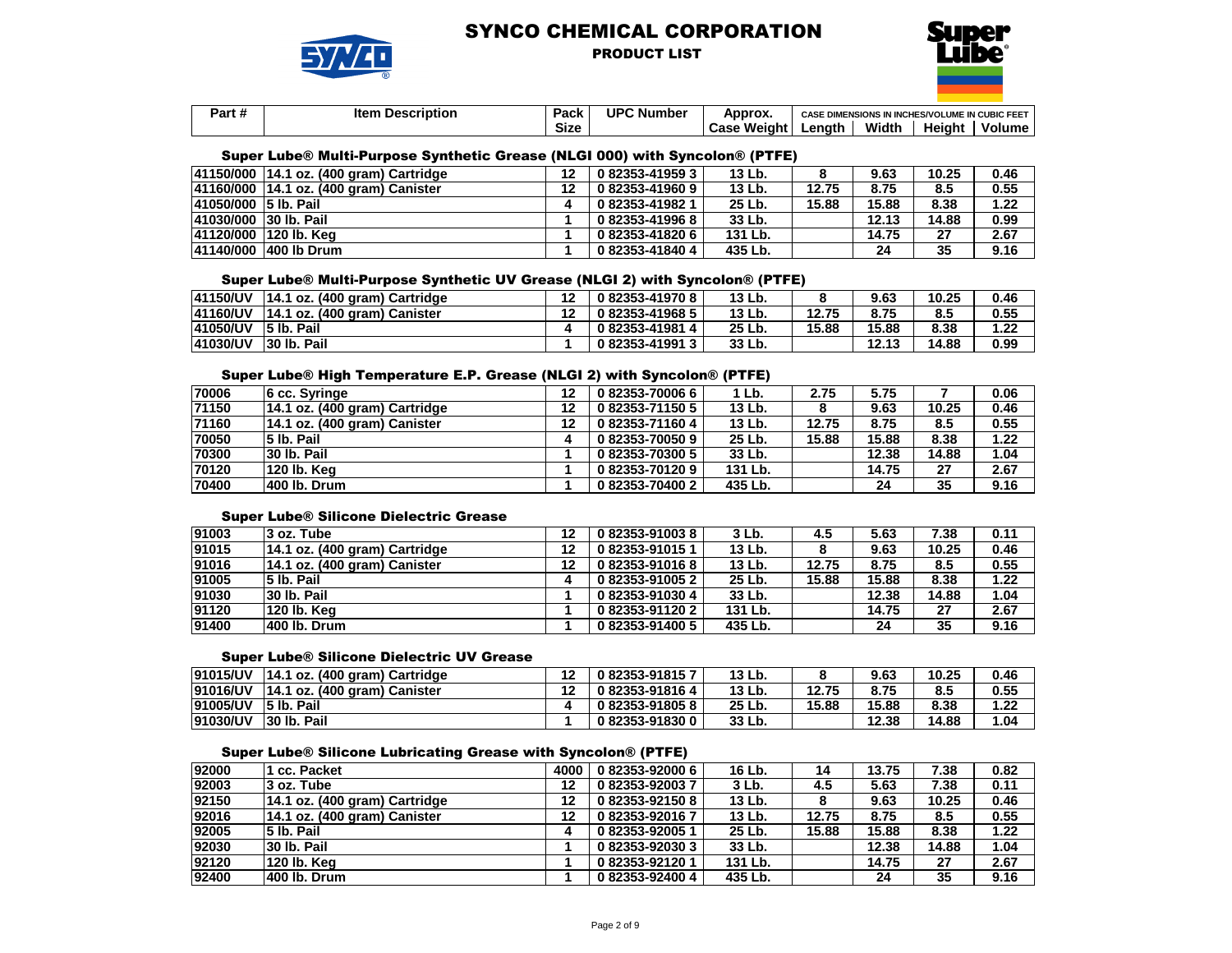

## PRODUCT LIST



| Part <sub>b</sub> | <b>Description</b><br>ltem | Pack        | <b>UPC Number</b> | Approx.          | <b>CASE</b> | <b>S IN INCHES/VOLUME IN CUBIC FEET</b><br><b>DIMENSIONS IN I</b> |        |        |
|-------------------|----------------------------|-------------|-------------------|------------------|-------------|-------------------------------------------------------------------|--------|--------|
|                   |                            | <b>Size</b> |                   | : Weiaht<br>Case | ∟enath      | Width                                                             | Heiaht | Volume |

#### Super Lube® Silicone Lubricating Brake Grease with Syncolon® (PTFE)

| 97008 | 10<br>18 oz<br>⊺ube | m<br>. . | -970087<br>. | o<br>ΟL<br>LIJ. | $\sim$<br>J.v. | אמ חו<br>10.2. | .<br>0.46 |
|-------|---------------------|----------|--------------|-----------------|----------------|----------------|-----------|
|       |                     |          |              |                 |                |                |           |

#### Super Lube® O-Ring Silicone Grease

| 93003 | 3 oz. Tube                   | 49 | 082353-930036 | 3 Lb.   |       | 5.63  | 7.38  | 0.11 |
|-------|------------------------------|----|---------------|---------|-------|-------|-------|------|
| 93016 | 14.1 oz. (400 gram) Canister | 49 | 082353-930166 | 13 Lb.  | 12.75 | 8.75  | 8.5   | 0.55 |
| 93030 | Pail<br>30 lb.               |    | 082353-930302 | 33 Lb.  |       | 12.38 | 14.88 | 1.04 |
| 93400 | 400 lb. Drum                 |    | 082353-934003 | 435 Lb. |       | 24    | 35    | 9.16 |

#### Super Lube® Food Grade Anti-Seize Lubricant with Syncolon® (PTFE)

| 48008 | <b>Bottle</b><br>18 oz.<br>. Brush             |            | 2353-48008<br>0225   | "<br>, ∟v.           | 6.88  | っち<br>. د .        | .<br><b>v.r.</b> | 0.19 |
|-------|------------------------------------------------|------------|----------------------|----------------------|-------|--------------------|------------------|------|
| 48160 | (400<br>Canister<br>aram<br><b>OZ</b><br>- 14. | . .<br>. . | 2353-48160 6<br>0225 | 40 L L<br>∟b.<br>19. | 40.75 | . – <b>.</b><br>о. | о.,              | 0.55 |

## **Synthetic Greases**

#### Super Lube® Nuclear Grade Approved Grease

| 42150 | 14.1 oz. (400 gram)<br>Cartridge | 40<br>'' | 082353-421503 | 13 Lb.  | 9.63      | 10.25 | 0.46 |
|-------|----------------------------------|----------|---------------|---------|-----------|-------|------|
| 42130 | 30 lb.<br>Pail                   |          | 082353-421305 | 33 Lb.  | 12.38     | 14.88 | 04.، |
| 42140 | 400 lb.<br>Drum                  |          | 082353-421404 | 435 Lb. | 24<br>. . | 35    | 9.16 |

## **SYNTHETIC OILS**

# **Synthetic Oils - Food Grade - NSF Rated H1**

#### Super Lube® Multi-Purpose Synthetic Oil with Syncolon® (PTFE) (ISO 100-150)

| 51010 | 7 ml. Precision Oiler (Blistered) | 12  | 082353-510108 | 1 Lb.   | 4.25  | 4.5   | 8.88  | 0.10 |
|-------|-----------------------------------|-----|---------------|---------|-------|-------|-------|------|
| 51014 | 7 ml. Precision Oiler (Bulk)      | 400 | 082353-510146 | 12 Lb.  | 10.13 | 13.44 | 9.13  | 0.72 |
| 51004 | 4 oz. Bottle                      | 6   | 082353-510047 | 2 Lb.   | 3.69  | 5.5   | 6.88  | 0.08 |
| 51008 | 8 oz. Bottle                      | 12  | 082353-510085 | 7 Lb.   | 6.75  | 9     | 7.75  | 0.27 |
| 51025 | <b>Pint Bottle</b>                | 12  | 082353-510252 | 13 Lb.  | 12.75 | 8.75  | 8.5   | 0.27 |
| 51030 | <b>Quart Bottle</b>               | 12  | 082353-510306 | 25 Lb.  | 14    | 9.75  | 11.5  | 0.91 |
| 51040 | <b>Gallon Bottle</b>              | 4   | 082353-510405 | 32 Lb.  | 14.5  | 9.75  | 10.9  | 0.89 |
| 51050 | 5 Gallon Pail                     |     | 082353-510504 | 40 Lb.  |       | 12.38 | 14.88 | 1.04 |
| 51150 | ∣15 Gallon Keɑ                    |     | 082353511501  | 119 Lb. |       | 14.25 | 25.25 | 2.33 |
| 51550 | <b>55 Gallon Drum</b>             |     | 082353-515509 | 429 Lb. |       | 23    | 35    | 8.41 |

#### Super Lube® Multi-Purpose Synthetic UV Oil with Syncolon® (PTFE) (ISO 100-150)

| 51014/UV        | l7 ml. Precision Oiler (Bulk). | 400 | 0 82353-51714 5 | 12 Lb. | 10.13 | 13.44 | 9.13  | 0.72 |
|-----------------|--------------------------------|-----|-----------------|--------|-------|-------|-------|------|
| 51004/UV        | 14 oz. Bottle                  |     | 082353-517046   | 2 Lb.  | 3.69  | 5.5   | 6.88  | 0.08 |
| 51030/UV        | <b>1 Quart Bottle</b>          |     | 0 82353-51730 5 | 25 Lb. | 14    | 9.75  | 11.5  | 0.91 |
| 51040/UV        | I Gallon Bottle                |     | 0 82353-51740 4 | 32 Lb. | 14.5  | 9.75  | 10.9  | 0.89 |
| <b>51050/UV</b> | <b>5 Gallon Pail</b>           |     | 082353-517503   | 40 Lb. |       | 12.38 | 14.88 | 1.04 |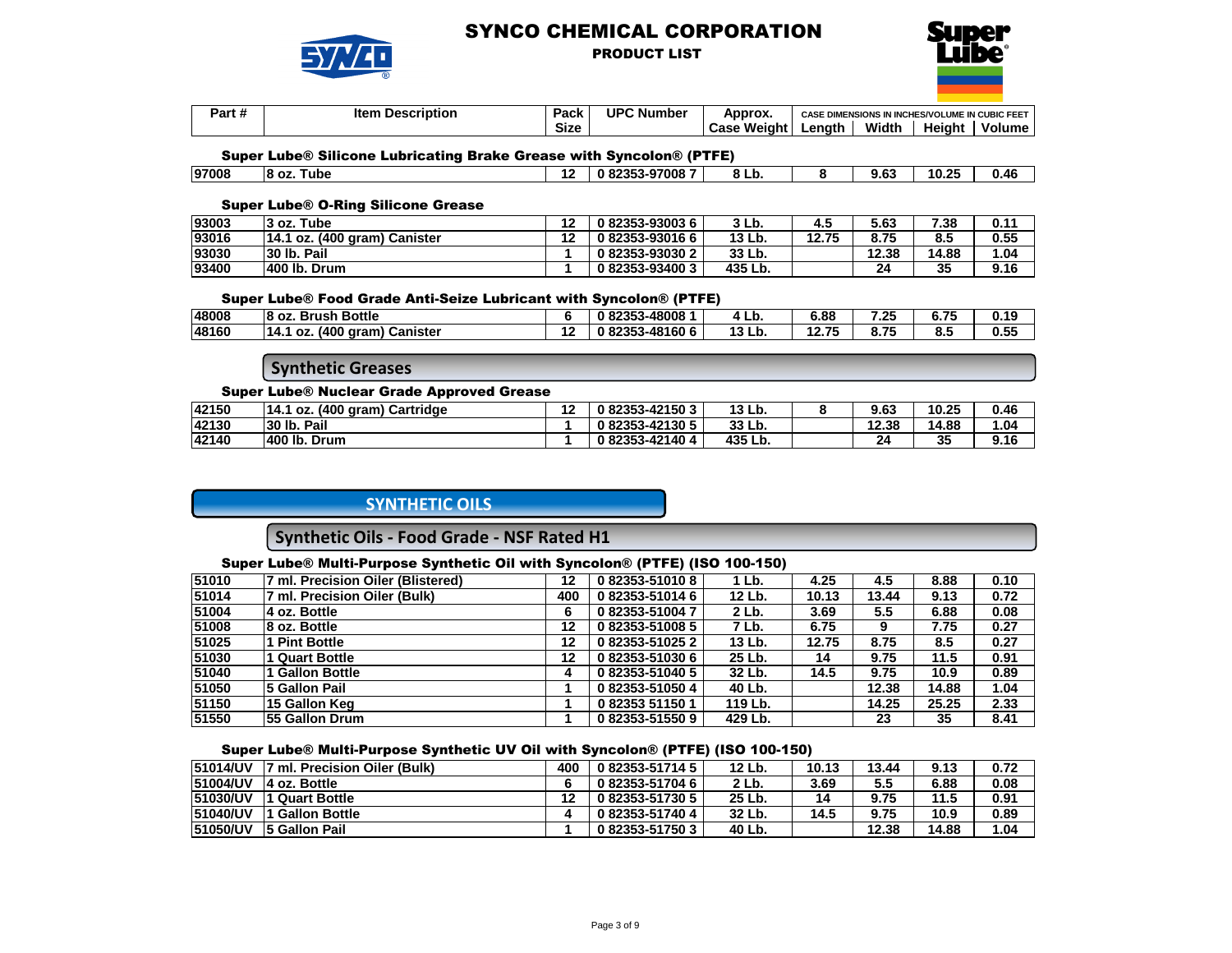

PRODUCT LIST



| $\overline{\mathbf{u}}$<br>Dorl<br>- ai L# | ltem<br><b>Description</b> | <b>Dack</b><br>-acr | UPC N<br>. Number | Approx.        | <b>IENSIONS IN INCHES/VOLUME IN CUBIC FEET</b><br><b>CASE DIME</b> |       |        |        |
|--------------------------------------------|----------------------------|---------------------|-------------------|----------------|--------------------------------------------------------------------|-------|--------|--------|
|                                            |                            | Size                |                   | Weight<br>Caso | ∟enatr                                                             | Width | Heiaht | Volume |

### Super Lube® Synthetic Lightweight Oil (ISO 68)

| 52004 | 4 oz. Bottle          |    | 082353-520046   | 2 Lb.   | 3.69  | 5.5   | 6.88  | 0.08 |
|-------|-----------------------|----|-----------------|---------|-------|-------|-------|------|
| 52008 | 8 oz. Bottle          | 12 | 082353-520084   | 7 Lb.   | 6.75  |       | 7.75  | 0.27 |
| 52020 | 1 Pint Bottle         | 12 | 082353-520206   | 13 Lb.  | 12.75 | 8.75  | 8.5   | 0.55 |
| 52030 | 1 Quart Bottle        | 12 | 082353-520305   | 24 Lb.  | 14    | 9.75  | 11.5  | 0.91 |
| 52040 | <b>Gallon Bottle</b>  |    | 082353-520404   | 31 Lb.  | 14.5  | 9.75  | 10.9  | 0.89 |
| 52050 | 5 Gallon Pail         |    | 0 82353-52050 3 | 39 Lb.  |       | 12.38 | 14.88 | 1.04 |
| 52150 | 15 Gallon Keg         |    | 082353-521500   | 121 Lb. |       | 14.25 | 25.25 | 2.33 |
| 52550 | <b>55 Gallon Drum</b> |    | 082353-525508   | 417 Lb. |       | 23    | 35    | 8.41 |

### Super Lube® Synthetic Extra Lightweight Oil (ISO 46)

| 53004 | 4 oz. Bottle          |    | 0 82353-53004 5 | 2 Lb.   | 3.69  | 5.5   | 6.88  | 0.07 |
|-------|-----------------------|----|-----------------|---------|-------|-------|-------|------|
| 53008 | 8 oz. Bottle          | 12 | 082353-530083   | 7 Lb.   | 6.75  |       | 7.75  | 0.29 |
| 53020 | <b>Pint Bottle</b>    | 12 | 082353-530205   | 13 Lb.  | 12.75 | 8.75  | 8.5   | 0.30 |
| 53030 | Quart Bottle          | 12 | 082353-530304   | 25 Lb.  | 14    | 9.75  | 11.5  | 0.50 |
| 53040 | <b>Gallon Bottle</b>  |    | 082353-530403   | 32 Lb.  | 14.5  | 9.75  | 10.9  | 0.47 |
| 53050 | 5 Gallon Pail         |    | 082353-530502   | 38 Lb.  |       | 12.38 | 14.88 | 1.04 |
| 53150 | <b>15 Gallon Keg</b>  |    | 082353-531509   | 119 Lb. |       | 14.25 | 25.25 | 2.33 |
| 53550 | <b>55 Gallon Drum</b> |    | 082353-535507   | 420 Lb. |       | 23    | 35    | 8.41 |

#### Super Lube® Silicone Oil 100 cSt

| 56104 | 14 oz. Bottle         | 082353-561049 | 2 Lb.      | 3.69 | ວ.ວ   | 6.88  | 0.08 |
|-------|-----------------------|---------------|------------|------|-------|-------|------|
| 56101 | <b>Gallon Bottle</b>  | 082353-561018 | 35 Lb.     | 14.5 | 9.75  | 10.9  | 0.89 |
| 56105 | <b>5 Gallon Pail</b>  | 082353-561056 | 44 Lb.     |      | 12.38 | 14.88 | .04  |
| 56155 | <b>55 Gallon Drum</b> | 082353-561551 | 481<br>Lb. |      | 23    | 35    | 8.41 |

#### Super Lube® Silicone Oil 350 cSt

| 56304 | 14 oz. Bottle         | 082353-563043 | 2 Lb.      | 3.69 | 5.5         | 6.88  | 0.08 |
|-------|-----------------------|---------------|------------|------|-------------|-------|------|
| 56301 | <b>Gallon Bottle</b>  | 082353-56301  | 35 Lb.     | 14.5 | 9.75        | 10.9  | 0.89 |
| 56305 | 5 Gallon Pail         | 082353-563050 | 44 Lb.     |      | 12.38       | 14.88 | 1.04 |
| 56355 | <b>55 Gallon Drum</b> | 082353-563555 | 481<br>Lb. |      | og et<br>20 | 35    | 8.41 |

### Super Lube® Silicone Oil 1000 cSt

| 56404 | 14 oz. Bottle         | 082353-564040 | 2 Lb.      | 3.69 | ວ.ວ       | 6.88  | 0.08 |
|-------|-----------------------|---------------|------------|------|-----------|-------|------|
| 56401 | <b>Gallon Bottle</b>  | 082353-564019 | 35 Lb.     | 14.5 | 9.75      | 10.9  | 0.89 |
| 56405 | <b>5 Gallon Pail</b>  | 082353-564057 | 44 Lb.     |      | 12.38     | 14.88 | 1.04 |
| 56455 | <b>55 Gallon Drum</b> | 082353-564552 | 481<br>Lb. |      | nn.<br>20 | 35    | 8.41 |

#### Super Lube® Silicone Oil 5000 cSt

| 56504 | 4 oz. Bottle          | 082353-565047 | 2 Lb.      | 3.69 | ວ.ວ      | 6.88  | 0.08 |
|-------|-----------------------|---------------|------------|------|----------|-------|------|
| 56501 | l Gallon Bottle       | 082353-565016 | 35 Lb.     | 14.5 | 9.75     | 10.9  | 0.89 |
| 56505 | <b>5 Gallon Pail</b>  | 082353-565054 | 45 Lb.     |      | 12.38    | 14.88 | 1.04 |
| 56555 | <b>55 Gallon Drum</b> | 082353-565559 | 481<br>Lb. |      | nn<br>25 | 35    | 8.41 |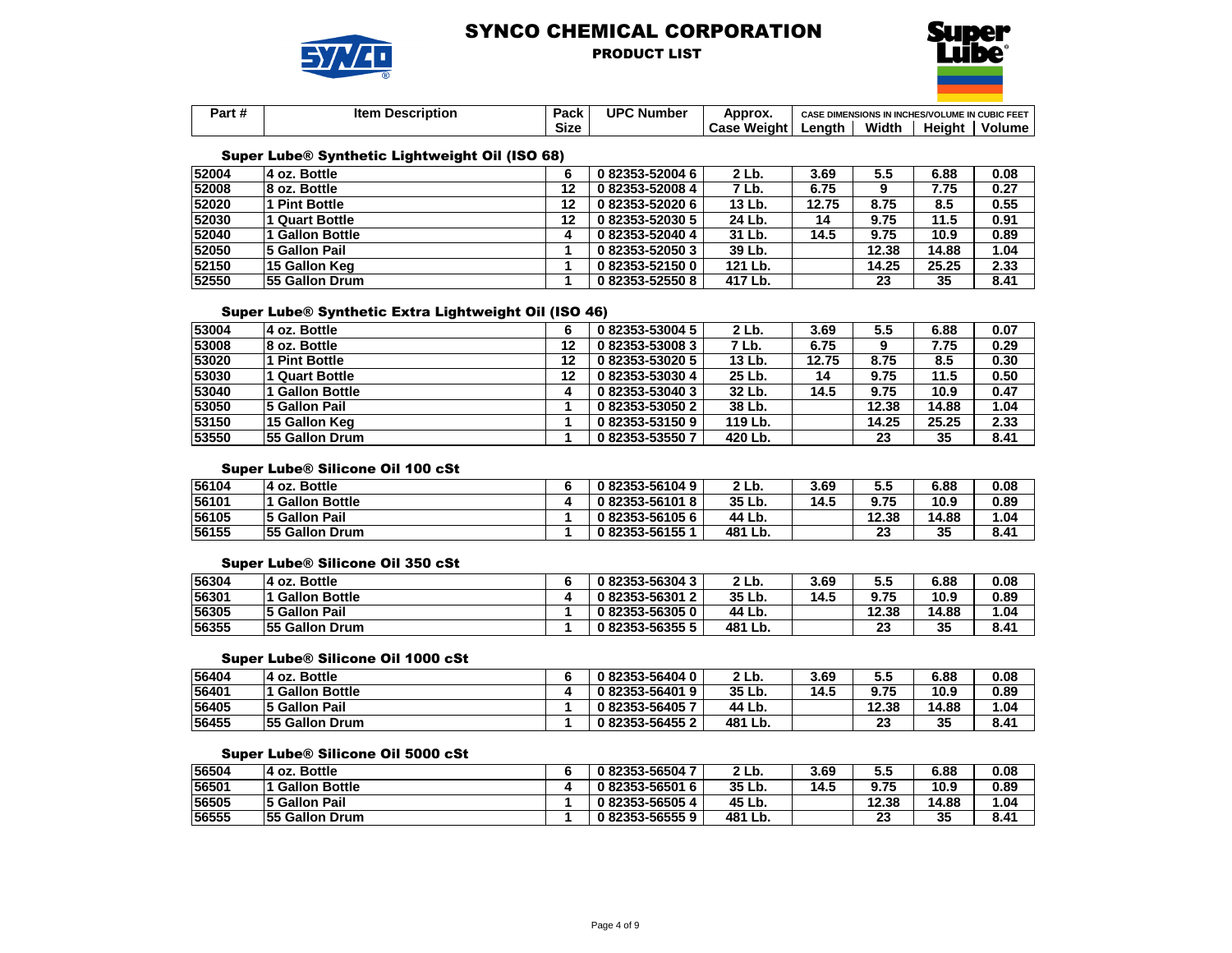

### PRODUCT LIST



| Part# | ltem<br><b>Description</b> | Pack        | UPC Ni<br>. Number | Approx.          | E DIMENSIONS IN INCHES/VOLUME IN CUBIC FEET<br><b>CASE</b> |       |        |        |
|-------|----------------------------|-------------|--------------------|------------------|------------------------------------------------------------|-------|--------|--------|
|       |                            | <b>Size</b> |                    | : Weiaht<br>Case | _enath                                                     | Width | Heiaht | Volume |

#### Super Lube® Synthetic Gear Oil ISO 150

| 54100 | <b>Quart Bottle</b>   | $\overline{a}$ | 0 82353-54100 3 | 25 Lb.  | 10.13 | 13.44 | 9.13  | 0.72 |
|-------|-----------------------|----------------|-----------------|---------|-------|-------|-------|------|
| 54101 | <b>Gallon Bottle</b>  |                | 082353-541010   | 32 Lb.  | 14.5  | 9.75  | 10.9  | 0.89 |
| 54105 | <b>5 Gallon Pail</b>  |                | 082353-541058   | 40 Lb.  |       | 12.38 | 14.88 | 1.04 |
| 54155 | <b>55 Gallon Drum</b> |                | 0 82353-54155 3 | 433 Lb. |       | 23    | 35    | 8.41 |

#### Super Lube® Synthetic Gear Oil ISO 220

| 54200 | Quart Bottle          | $\overline{a}$ | 082353-542000 | 25 Lb.  | 10.13 | 13.44                | 9.13  | 0.72 |
|-------|-----------------------|----------------|---------------|---------|-------|----------------------|-------|------|
| 54201 | <b>Gallon Bottle</b>  |                | 082353-54201  | 32 Lb.  | 14.5  | 9.75                 | 10.9  | 0.89 |
| 54205 | 5 Gallon Pail         |                | 082353-542055 | 40 Lb.  |       | 12.38                | 14.88 | 1.04 |
| 54255 | <b>55 Gallon Drum</b> |                | 082353-542550 | 433 Lb. |       | n <sub>n</sub><br>20 | 35    | 8.41 |

#### Super Lube® Synthetic Gear Oil ISO 320

| 54300 | Quart Bottle          | 19 | 082353-543007 | 25 Lb.  | 10.13 | 13.44   | 9.13  | 0.72 |
|-------|-----------------------|----|---------------|---------|-------|---------|-------|------|
| 54301 | <b>Gallon Bottle</b>  |    | 082353-543014 | 32 Lb.  | 14.5  | 9.75    | 10.9  | 0.89 |
| 54305 | 5 Gallon Pail         |    | 082353-543052 | 40 Lb.  |       | 12.38   | 14.88 | 1.04 |
| 54355 | <b>55 Gallon Drum</b> |    | 082353-543557 | 433 Lb. |       | ng,<br> | 35    | 8.41 |

### Super Lube® Synthetic Gear Oil ISO 460

| 54432 | <b>Quart Bottle</b>    | 40 | 082353-544325   | 25 Lb.  | 10.13 | 13.44     | 9.13  | 0.72 |
|-------|------------------------|----|-----------------|---------|-------|-----------|-------|------|
| 54401 | 1 Gallon Bottle        |    | 0 82353-54401   | 32 Lb.  | 14.5  | 9.75      | 10.9  | 0.89 |
| 54405 | <b>5 Gallon Pail</b>   |    | 0 82353-54405 9 | 40 Lb.  |       | 12.38     | 14.88 | .04  |
| 54455 | <b>155 Gallon Drum</b> |    | 082353-544554   | 433 Lb. |       | nn.<br>43 | 35    | 8.41 |

#### Super Lube® Synthetic Gear Oil ISO 680

| 54632 | <b>Quart Bottle</b>   | 40 | 082353-546329 | 25 Lb.  | 10.13 | 13.44    | 9.13  | 0.72 |
|-------|-----------------------|----|---------------|---------|-------|----------|-------|------|
| 54601 | <b>Gallon Bottle</b>  |    | 082353-546015 | 32 Lb.  | 14.5  | 9.75     | 10.9  | 0.89 |
| 54605 | <b>5 Gallon Pail</b>  |    | 082353-546053 | 40 Lb.  |       | 12.38    | 14.88 | 1.04 |
| 54655 | <b>55 Gallon Drum</b> |    | 082353-546558 | 433 Lb. |       | n.<br>20 | 35    | 8.41 |

#### Super Lube® Air Tool Pneumatic Lubricant

| 12004 | 4 oz. Bottle          |    | 082353-120048 | 2 Lb.   | 3.69  | 5.5   | 6.88  | 0.08 |
|-------|-----------------------|----|---------------|---------|-------|-------|-------|------|
| 12016 | <b>Pint Bottle</b>    | 19 | 082353-120161 | 13 Lb.  | 12.75 | 8.75  | 8.5   | 0.55 |
| 12032 | I Quart Bottle        | 12 | 082353-120321 | 24 Lb.  | 14    | 9.75  | 11.5  | 0.91 |
| 12040 | <b>Gallon Bottle</b>  |    | 082353-120406 | 31 Lb.  | 14.5  | 9.75  | 10.9  | 0.89 |
| 12050 | <b>5 Gallon Pail</b>  |    | 082353-120505 | 38 Lb.  |       | 12.38 | 14.88 | 1.04 |
| 12155 | <b>55 Gallon Drum</b> |    | 082353-121557 | 417 Lb. |       | 23    | 35    | 8.41 |

### Super Lube® Low Temperature Synthetic Oil (< -50°F)

| 74050 | Pail<br>5 Gallon         | 82353-74050 5 | 38<br>∟D.   | 40<br>12.38 | 4.88<br>14. | .04، |
|-------|--------------------------|---------------|-------------|-------------|-------------|------|
| 74055 | <b>Gallon Drum</b><br>55 | 82353-740550  | 408 L<br>Lb | n.<br>w     | つん<br>ึงง   | 8.41 |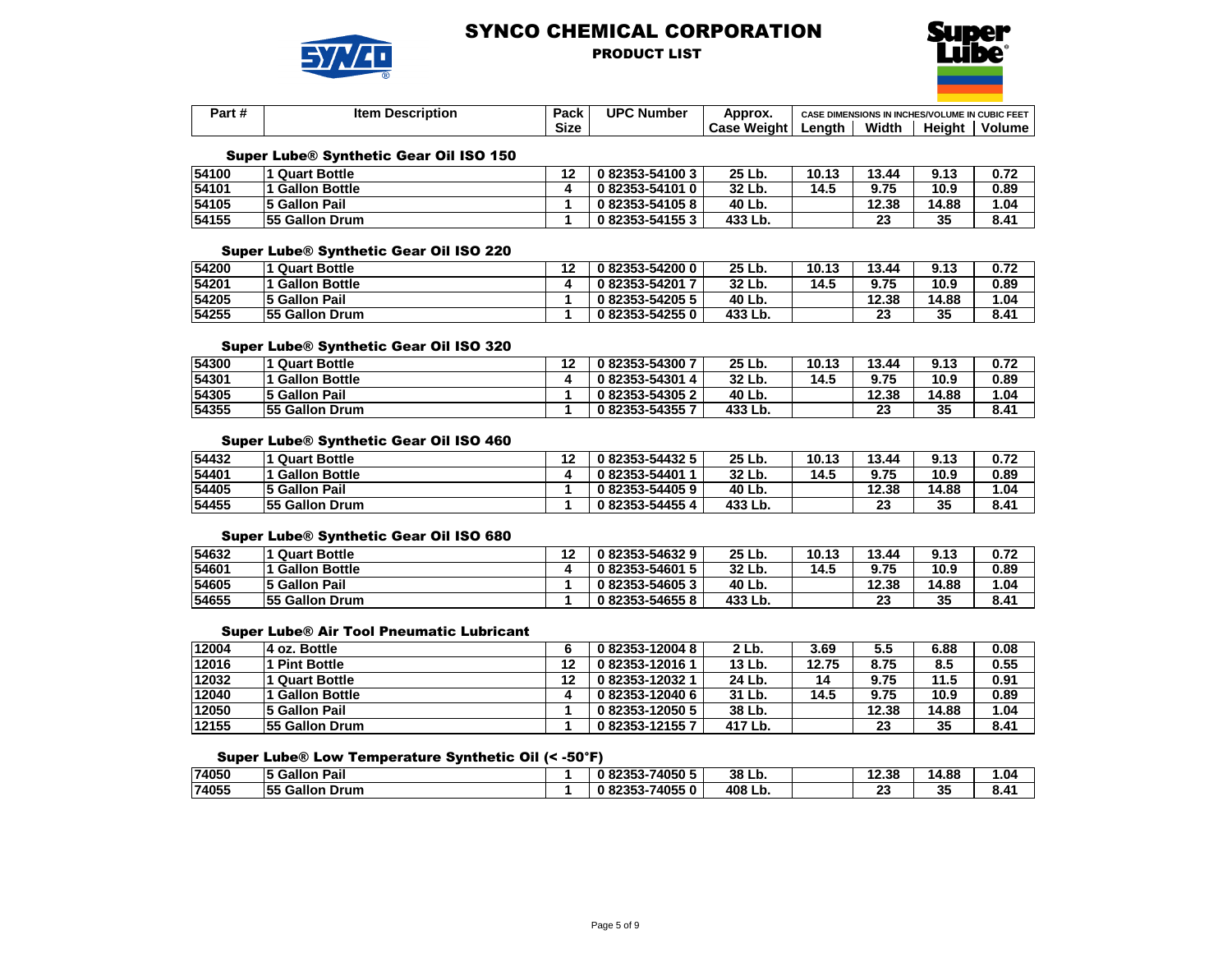

### PRODUCT LIST



| <br>Dor<br>aı<br>. . <del>. .</del> | ltem<br><b>Description</b> | Dook<br>-acr   | <b>UPC Number</b> | Approx.        | <b>CASE DIME</b> | <b>JLUME IN CUBIC FEET</b><br><b>ENSIONS IN INCHES/VOL</b> |        |        |  |
|-------------------------------------|----------------------------|----------------|-------------------|----------------|------------------|------------------------------------------------------------|--------|--------|--|
|                                     |                            | $\sim$<br>Sizc |                   | Weight<br>Caso | ∟enath           | Width                                                      | Heiaht | Volume |  |

#### Super Lube® O-Ring Silicone Lubricant

| 56204 | 14 oz Bottle          | 082353-562046 | 2 Lb.      | 3.69 | v.v       | 6.88  | 0.08 |
|-------|-----------------------|---------------|------------|------|-----------|-------|------|
| 56205 | <b>5 Gallon Pail</b>  | 082353-562053 | 45 Lb.     |      | 12.38     | 14.88 | 04.، |
| 56255 | <b>55 Gallon Drum</b> | 082353-562558 | 481<br>Lb. |      | nn.<br>∠J | 35    | 8.41 |

# **Synthetic Oils - Food Grade - NSF Rated H3**

#### Super Lube® H3 Lightweight Oil

| 60004 | 4 oz. Bottle           |    | 0 82353-60004 5 | 2 Lb.   | 3.69  | 5.5   | 6.88  | 0.08 |
|-------|------------------------|----|-----------------|---------|-------|-------|-------|------|
| 60016 | <b>Pint Bottle</b>     | 12 | 082353-600168   | 13 Lb.  | 12.75 | 8.75  | 8.5   | 0.55 |
| 60032 | 1 Quart Bottle         | 12 | 082353-600328   | 25 Lb.  | 14    | 9.75  | 11.5  | 0.91 |
| 60040 | 1 Gallon Bottle        |    | 082353-600403   | 32 Lb.  | 14.5  | 9.75  | 10.9  | 0.89 |
| 60050 | 5 Gallon Pail          |    | 082353-600502   | 39 Lb.  |       | 12.38 | 14.88 | 1.04 |
| 60550 | <b>155 Gallon Drum</b> |    | 082353-605507   | 433 Lb. |       | 23    | 35    | 8.41 |

# **Synthetic Oils**

#### Super Lube® Engine Treatment with Syncolon® (PTFE)

| 20040 | . Booster<br>۰oz<br>л |               | ا 20040-3-20040-5<br>92252<br>0<br>ΩZ   | . .<br>ື່ | 3.69  | ๋ ∙          | 6.88             | 0.08        |
|-------|-----------------------|---------------|-----------------------------------------|-----------|-------|--------------|------------------|-------------|
| 20320 | <b>Quart Bottle</b>   | $\sim$<br>. . | _ან3-20320 <sup>ი</sup><br>192252<br>04 | 25 Lb.    | 10.13 | 49<br>- 3.44 | 9.17<br>. .<br>. | n 70<br>V·l |

# **AEROSOLS/NON-AEROSOL SPRAYS**

# **Aerosols - Food Grade - NSF Rated H1**

|  |  | <b>Super Lube® Aerosols</b> |
|--|--|-----------------------------|
|--|--|-----------------------------|

| 31040 | <b>6 oz. Multi-Purpose with Syncolon®</b> (PTFE)    | 12 | 082353-310401 | 7 Lb.  | 6.63 | 8.63  | 7.13 | 0.24 |
|-------|-----------------------------------------------------|----|---------------|--------|------|-------|------|------|
| 31110 | 11 oz. Multi-Purpose with Syncolon® (PTFE)          | 12 | 082353-311101 | 12 Lb. | 8.25 | 10.88 | 8.38 | 0.44 |
| 11006 | 5.25 oz. Dri-Film with Syncolon <sup>®</sup> (PTFE) | 12 | 082353-110063 | 7 Lb.  | 6.63 | 8.63  | 7.13 | 0.24 |
| 11016 | 11 oz. Dri-Film with Syncolon® (PTFE)               | 12 | 082353-110162 | 12 Lb. | 8.25 | 10.88 | 8.38 | 0.44 |
| 83110 | 11 oz. Metal Protectant/Corrosion Inhibitor         | 12 | 082353-831104 | 12 Lb. | 8.25 | 10.88 | 8.38 | 0.44 |
| 85011 | l11 oz. Svncopen® Penetrant                         | 12 | 082353-850112 | 12 Lb. | 8.25 | 10.88 | 8.38 | 0.44 |
| 91110 | 11 oz. Silicone                                     | 12 | 082353-911103 | 13 Lb. | 8.25 | 10.88 | 8.38 | 0.44 |

## Super Lube® Multi-Purpose Synthetic Oil with Syncolon® (PTFE)

| 51600                                                | 1 Quart Trigger Sprayer | 12 | 082353-516001 | 26 Lb. | 14 | 9.75 | 11.5 | 0.91 |  |  |
|------------------------------------------------------|-------------------------|----|---------------|--------|----|------|------|------|--|--|
| Super Lube® Syncopen® Synthetic Penetrant            |                         |    |               |        |    |      |      |      |  |  |
| 85032                                                | 1 Quart Trigger Sprayer |    | 082353-850327 | 24 Lb. | 14 | 9.75 | 11.5 | 0.91 |  |  |
| Super Lube® Metal Protectant and Corrosion Inhibitor |                         |    |               |        |    |      |      |      |  |  |
| 83032                                                | 1 Quart Trigger Sprayer |    | 082353-830329 | 24 Lb. | 14 | 9.75 | 11.5 | 0.91 |  |  |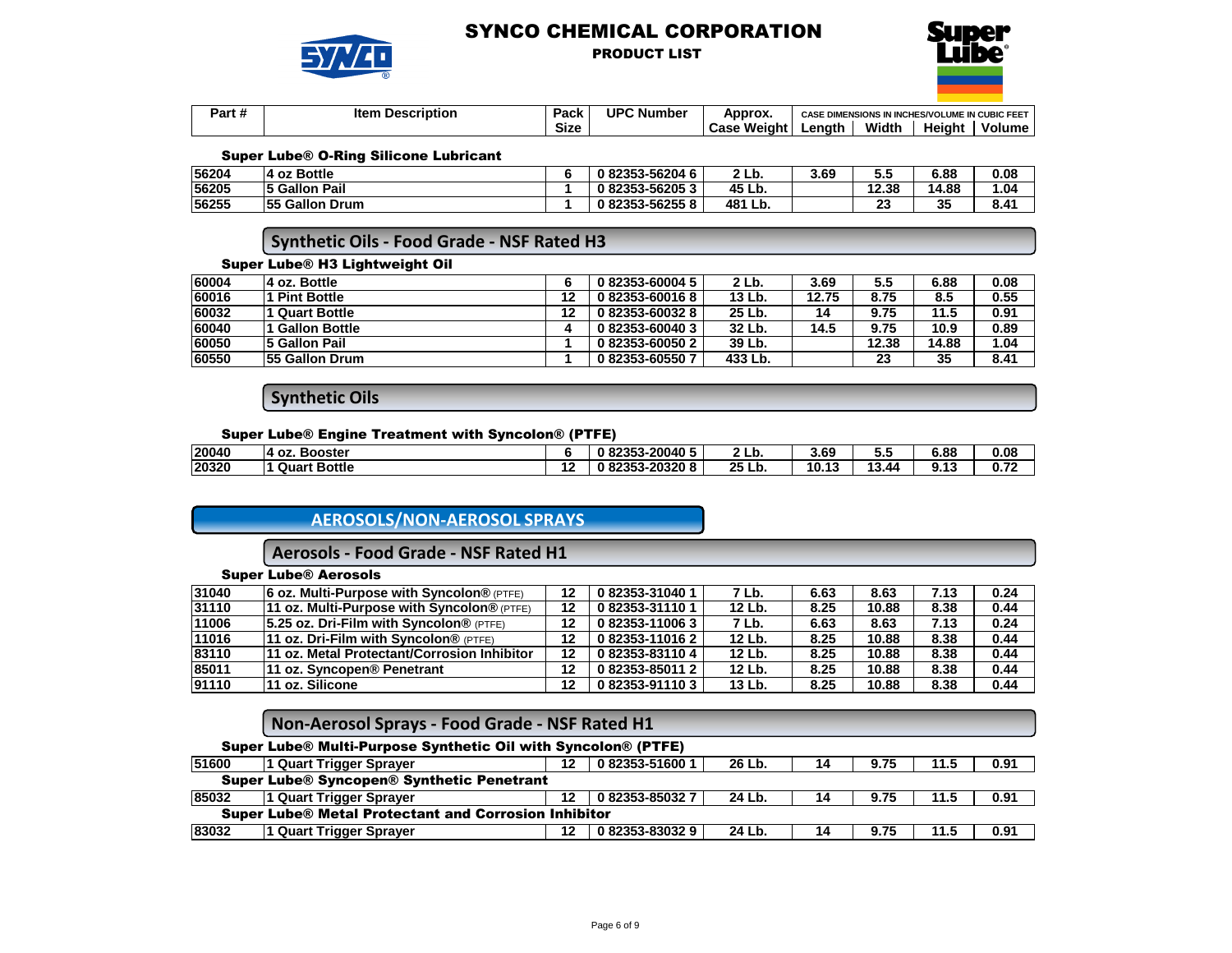

PRODUCT LIST



| .<br>Jort.<br>7 a 1 u | Item<br><b>Description</b> | Pack        | <b>UPC Number</b> | Approx.        | E DIMENSIONS IN INCHES/VOLUME IN CUBIC FEET<br><b>CASE</b> |       |        |        |
|-----------------------|----------------------------|-------------|-------------------|----------------|------------------------------------------------------------|-------|--------|--------|
|                       |                            | <b>Size</b> |                   | Weight<br>Case | Lenath                                                     | Width | Heiaht | Volume |

**PENETRANTS**

#### Super Lube® Syncopen® Synthetic Penetrant

| 85004 | 4 oz. Mist Sprav Bottle | 082353-850044 |         | 3.69 | 5.5   | 6.88  | 0.07 |
|-------|-------------------------|---------------|---------|------|-------|-------|------|
| 85010 | l Gallon Bottle         | 082353-850105 | 31 Lb.  | 14.5 | 9.75  | 10.9  | 0.89 |
| 85050 | 5 Gallon Pail           | 082353-850501 | 36 Lb.  |      | 12.38 | 14.88 | 1.04 |
| 85055 | <b>55 Gallon Drum</b>   | 082353-850556 | 393 Lb. |      | 23    | 35    | 8.41 |

### **SPECIALTY PRODUCTS**

**Specialty Products - Food Grade - NSF Rated H1**

#### Super Lube® Metal Protectant and Corrosion Inhibitor

## **Specialty Products**

#### Super Lube® Engine Assembly Grease

| 19003 | 13 oz.<br>⊺ube                         | "<br>. . | 19003<br>4<br>_ാാാ-     | LD.<br>., | "<br> | $\sim$<br>ე.ხა | 7.38 | . v. .       |
|-------|----------------------------------------|----------|-------------------------|-----------|-------|----------------|------|--------------|
| 19008 | <b>Brush Bottle</b><br>In<br>OZ.<br>ıо |          | 190089<br>_ാാാ-<br>u oz | LD.<br>4  | 6.88  | ົດຂ<br>$-2 -$  | 6.75 | . .<br>v. I: |

#### Super Lube® Silicone Heat Sink Compound

| 98003 | Tube<br>13 oz. | $\sim$<br>. . | 82353-98003<br>0     | 3 Lb.     |       | co.<br>ა.ხა | 7.38      | 0.11          |
|-------|----------------|---------------|----------------------|-----------|-------|-------------|-----------|---------------|
| 98050 | 5 lb.<br>Pail  |               | 82353-98050 5<br>0   | 25<br>Lb. | 15.88 | 15.88       | 8.38      | ົດດ<br>I . 44 |
| 98030 | 30 lb.<br>Pail |               | 82353-98030 7 ل<br>0 | 33<br>Lb. |       | 12.38       | 4.88<br>л | 04.،          |

#### Super Lube® Anti-Corrosion & Connector Gel

| 82003 | 3 oz. Tube                   | <b>A 0</b> | 082353-820030 | 3 Lb.      | 4.5   | 5.63  | 7.38    | 0.11 |
|-------|------------------------------|------------|---------------|------------|-------|-------|---------|------|
| 82016 | 14.1 oz. (400 gram) Canister | <b>A 0</b> | 082353-820160 | 13 Lb.     | 12.75 | 8.75  | 8.5     | 0.55 |
| 82030 | 30 lb. Pail                  |            | 082353-820306 | 33 Lb.     |       | 12.38 | 14.88   | 1.04 |
| 82120 | 120 lb. Kea                  |            | 082353-821204 | 131<br>Lb. |       | 14.75 | ີ<br>41 | 2.67 |

#### Super Lube® Fire Resistant Hydraulic Fluid

| 86010 | Gallon<br><b>Bottle</b>  | 082353-860104 | 39 Lb.  | 14.5 | フド<br>J.I J | 10.9     | 0.86 |
|-------|--------------------------|---------------|---------|------|-------------|----------|------|
| 86050 | ∟Pail<br><b>5 Gallon</b> | 082353-860500 | 49 Lb.  |      | 14.75       | ^7       | 2.67 |
| 86055 | <b>55 Gallon Drum</b>    | 082353-860555 | 528 Lb. |      | co.<br>     | つに<br>JJ | 8.41 |

#### Super Lube® SuperPull Electrical / Fiber Optic Pulling Compound

| 80320 | <b>Quart Bottle</b>  | $\overline{a}$<br>. . | 82353-803200  | 28 Lb.      |      | - 75  | 44<br> | 0.91 |
|-------|----------------------|-----------------------|---------------|-------------|------|-------|--------|------|
| 80010 | <b>Gallon Bottle</b> |                       | 82353-800100  | 36 L<br>Lb. | 14.5 | - 75  | 10.9   | 0.89 |
| 80050 | 5 Gallon Pail        |                       | 82353-80050 6 | 45<br>Lb.   |      | 12.38 | 14.88  | .04  |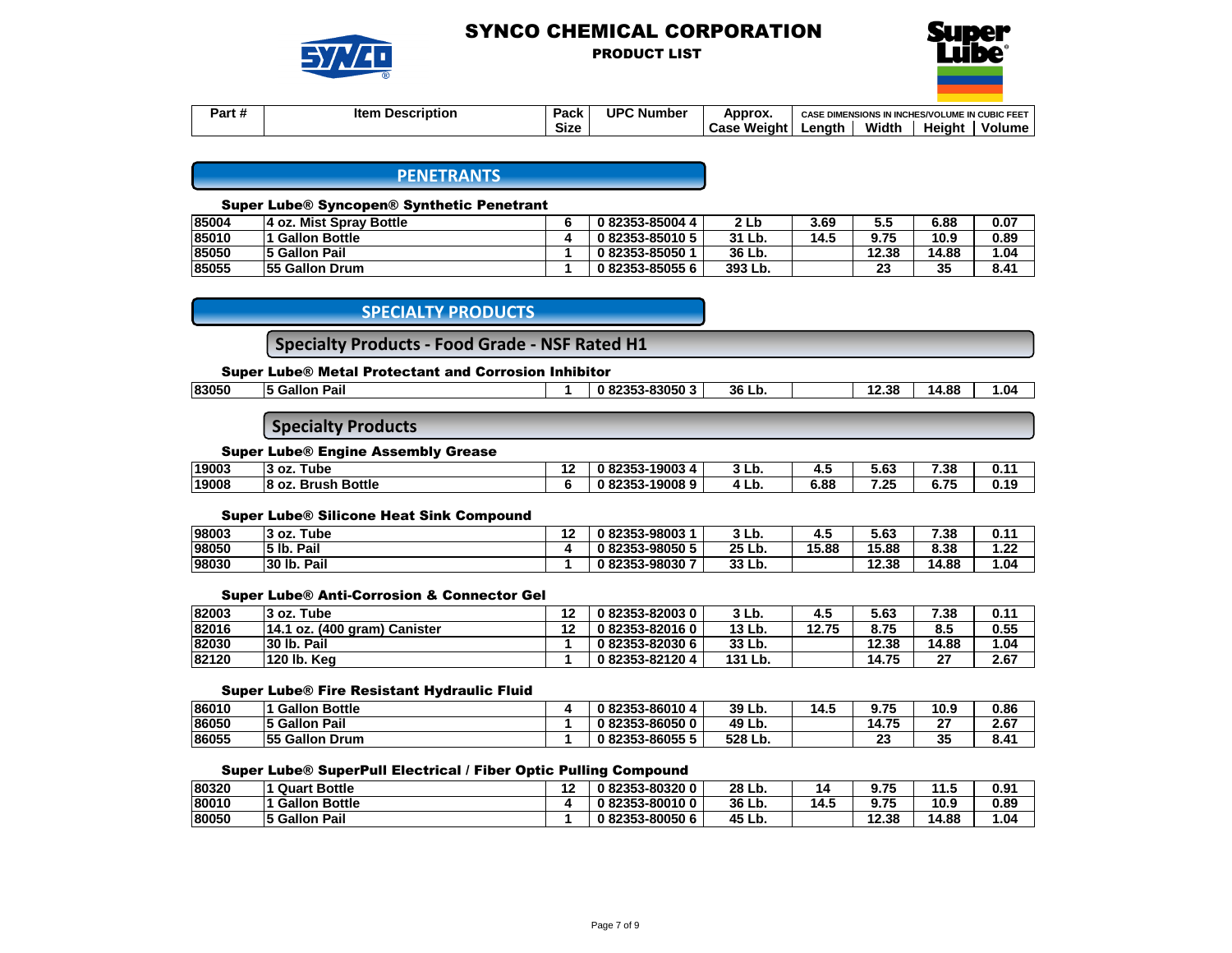

## PRODUCT LIST



| <br>Jort.<br><b>αιιπ</b> | lter<br><b>Description</b> | Dook<br>au r   | <b>UPC Number</b> | Approx.               | E DIMENSIONS IN INCHES/VOLUME IN CUBIC FEET<br><b>CASE</b> |       |        |        |
|--------------------------|----------------------------|----------------|-------------------|-----------------------|------------------------------------------------------------|-------|--------|--------|
|                          |                            | $\sim$<br>Size |                   | <b>Weight</b><br>Casc | _enatr                                                     | Width | Heiaht | Volume |

#### Super Lube® Grommet Lube

| 81050 | <b>Gallor</b><br>$\overline{\phantom{a}}$<br>Pail | 82353-81050 5           | 44<br>LD.   | 12.38        | 14.88    | .04           |
|-------|---------------------------------------------------|-------------------------|-------------|--------------|----------|---------------|
| 81055 | 55 Gallon Drum                                    | 82353-810550<br>. OODED | 484 Lb<br>ᄖ | $\sim$<br>∠⊽ | 25<br>J, | $8.4^{\circ}$ |

**Bicycle Lubricants**

#### Super Lube® Cycle Lube

| 33006                                                            | <b>6 oz. Cycle Lube with Syncolon®</b> (PTFE) | 12 | 082353-330065 | 7 Lb. | 6.63 | 8.63 | 7.13 | 0.24 |  |  |  |
|------------------------------------------------------------------|-----------------------------------------------|----|---------------|-------|------|------|------|------|--|--|--|
| Super Lube® Wet Lube Bike Lubricant                              |                                               |    |               |       |      |      |      |      |  |  |  |
| 55204                                                            | 4 oz Bottle                                   |    | 082353-552047 | 2 Lb. | 3.69 | 5.5  | 6.88 | 0.08 |  |  |  |
| <b>Super Lube® Dri Lube Bike Lubricant with Syncolon® (PTFE)</b> |                                               |    |               |       |      |      |      |      |  |  |  |
| 55904                                                            | 4 oz Bottle                                   |    | 082353-559046 | 2 Lb. | 3.69 | 5.5  | 6.88 | 0.08 |  |  |  |

# **Cleaner/Degreaser - Food Grade - NSF Rated A1**

## Super Lube® Super Kleen

| 10004 | 4 oz. Mist Spray Bottle | 082353-100040       | 2 Lb.   | 3.69 | 5.5   | 6.88  | 0.08 |
|-------|-------------------------|---------------------|---------|------|-------|-------|------|
| 10032 | l Quart Trigger Spraver | 082353-100323       | 29 Lb.  | 14   | 9.75  | 11.5  | 0.91 |
| 10001 | I Gallon Bottle         | $0.82353 - 10001.9$ | 35 Lb.  | 14.5 | 9.75  | 10.9  | 0.89 |
| 10005 | <b>5 Gallon Pail</b>    | 082353-100057       | 46 Lb.  |      | 12.38 | 14.88 | 1.04 |
| 10060 | <b>55 Gallon Drum</b>   | 082353-100606       | 498 Lb. |      | 23    | 35    | 8.41 |

## **DISPLAYS AND ACCESSORIES**

## Super Lube® Displays

| 11367 | Counter Display - Cartridges (12 Pcs.) |    | 082353-113675 | 13 Lb. |       | 9.63 | 10.25 | 0.46 |
|-------|----------------------------------------|----|---------------|--------|-------|------|-------|------|
| 11362 | Counter Display (36 Pcs.)              |    | 082353-113620 | 27 Lb. | 18.12 | 18   | 15.04 | 2.84 |
| 11365 | Combo Display (60 Pcs.)                |    | 082353-113651 | 47 Lb. | 18.12 | 18   | 15.04 | 2.84 |
| 11520 | <b>Sportsman's Kit</b>                 | 12 | 082353-115204 | 2 Lb.  | 4.5   | 5.63 | 7.38  | 0.11 |
| 21013 | 11/2 oz. Tube Counter Box (40 Pcs.)    |    | 082353-210138 | 2 Lb.  | 2.75  | 5.63 | 7.13  | 0.06 |
| 21015 | 1/2 oz. Tube Clip Strip (12 Pcs.)      |    | 082353-210152 | 2 Lb.  | 31.25 | 3.25 | 4.875 | 0.29 |
| 51013 | 7 ml. Oiler Counter Box (48 Pcs.)      |    | 082353-510139 | 2 Lb.  | 2.75  | 5.63 | 7.13  | 0.06 |
| 51015 | 7 ml. Oiler Clip Strip (12 Pcs.)       |    | 082353-510153 | 2 Lb.  | 31.25 | 3.25 | 4.875 | 0.29 |

#### Super Lube® Accessories

| 11362E | Counter Display (Tray & Header Only) |    | 082353-119967 | $2th$ . | 3.75 | 18.13 | 18.13 |      |
|--------|--------------------------------------|----|---------------|---------|------|-------|-------|------|
| 10201  | Applicator Tip for 3 oz.<br>™ube     | 60 | 082353-102013 | Lb.     | 3.69 | ວ.ວ   | 6.88  | 0.08 |